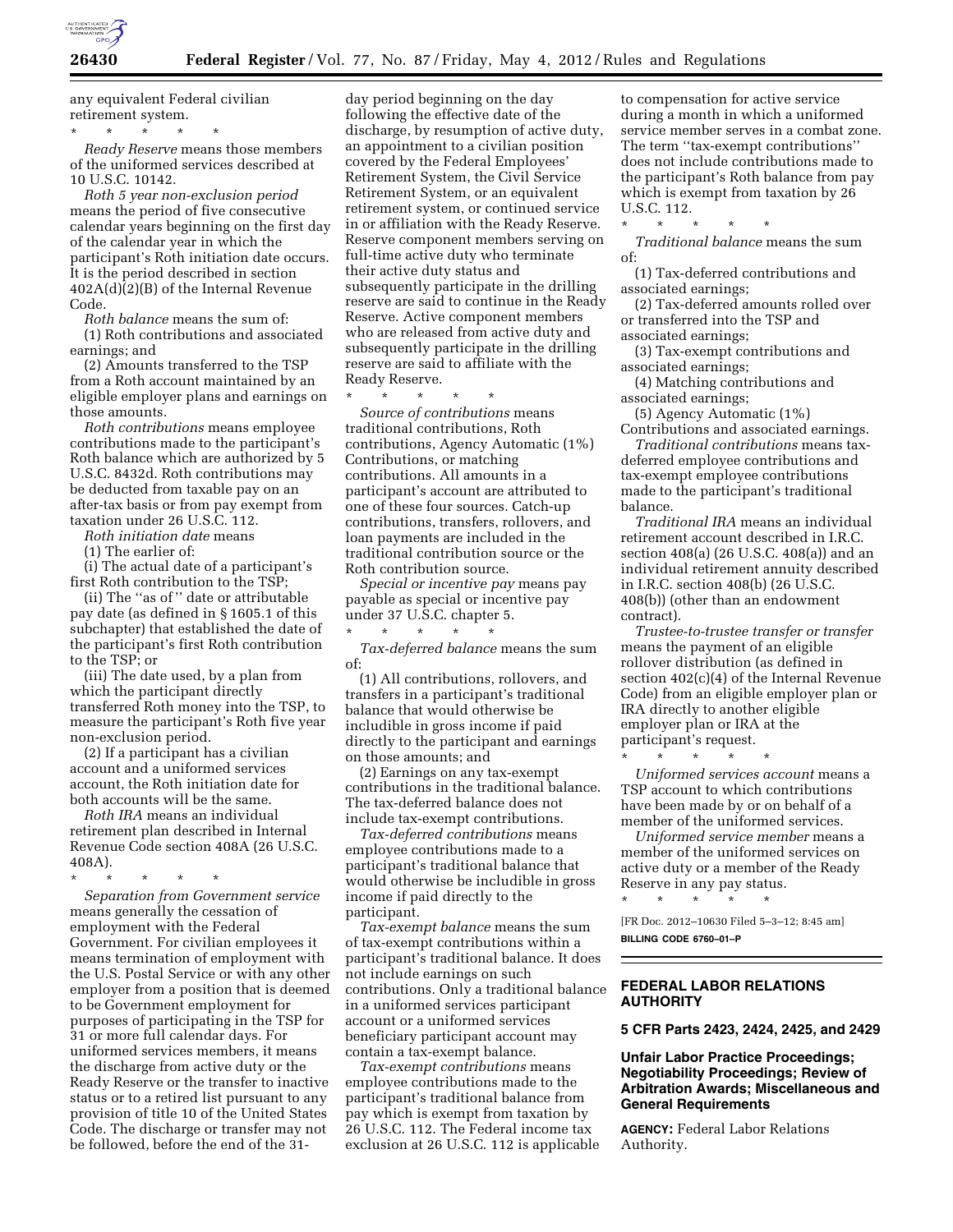## **ACTION:** Final rule.

**SUMMARY:** The Federal Labor Relations Authority (the FLRA) is engaged in an initiative to make electronic filing, or ''eFiling,'' available to parties in all cases before the FLRA. Making eFiling available to its parties is another way in which the FLRA is using technology to improve the customer-service experience. EFiling also is expected to increase efficiencies by reducing procedural filing errors and resulting processing delays.

**DATES:** *Effective Date:* June 4, 2012.

**ADDRESSES:** Written comments can be emailed to *[engagetheflra@flra.gov](mailto:engagetheflra@flra.gov)* or sent to the Case Intake and Publication Office, Federal Labor Relations Authority, Suite 200, 1400 K Street NW., Washington, DC 20424–0001. All written comments will be available for public inspection during normal business hours at the Case Intake and Publication Office.

## **FOR FURTHER INFORMATION CONTACT:**

Sarah Whittle Spooner, Counsel for Regulatory and External Affairs, (202) 218–7791; or email: *[engagetheflra@flra.gov.](mailto:engagetheflra@flra.gov)* 

**SUPPLEMENTARY INFORMATION:** In the first stage of its eFiling initiative, the FLRA enabled parties to use eFiling to file requests for Federal Service Impasses Panel assistance in the resolution of negotiation impasses. *See* 77 FR 5987 (Feb. 7, 2012).

This final rule accompanies the second of three stages of the FLRA's eFiling initiative. In this stage, parties will be able to use the FLRA's eFiling system to electronically file 11 types of documents in cases that are filed with the FLRA's three-Member adjudicatory body, the Authority. This rule modifies the FLRA's existing regulations to allow for eFiling of such documents, clarifies some of the FLRA's procedural regulations, and explains how to calculate the due date for filing when parties are served with documents by more than one method. In addition, the rule provides that parties may use electronic mail (''email'') to serve one another, but only if the served party agrees to email service. Further, it modifies 5 CFR 2423.40(a)(3) to conform to 5 CFR 2429.29, and deletes the statement in 5 CFR 2429.24 that provides for parties filing carbon copies of typewritten material.

As the FLRA's eFiling procedures develop, the revisions set forth in this action may be evaluated and revised further.

#### **Sectional Analyses**

Sectional analyses of the amendments and revisions to part 2423, Unfair Labor Practice Proceedings, part 2424, Negotiability Proceedings, part 2425, Review of Arbitration Awards, and part 2429, Miscellaneous and General Requirements, are as follows:

## *Part 2423—Unfair Labor Practice Proceedings*

## Section 2423.0

This section is amended to state that part 2423 is applicable to any unfair labor practice cases that are pending or filed with the FLRA on or after June 4, 2012.

## Section 2423.6

This section is amended to state that a charging party in an unfair labor practice case may serve the charge on the charged party by email, but only if the charged party has agreed to email service.

#### Section 2423.40

Paragraph (a)(3) of this section, which requires a table of contents and table of authorities for exceptions containing 25 or more pages, is amended to eliminate the reference to a table of contents. While a table of contents is still required under 5 CFR 2429.29, the table of contents requirement in this section is inconsistent with 5 CFR 2429.29, which requires a table of contents for documents exceeding 10 double-spaced pages.

## *Part 2424—Negotiability Proceedings*

## Section 2424.1

This section is amended to state that part 2424 is applicable to all petitions for review filed on or after June 4, 2012.

#### Section 2424.22

Paragraph (b) of this section is amended to state that a petition for review filed electronically through use of the FLRA's eFiling system satisfies the content requirements of this paragraph, and that a petition need not be dated if it is eFiled. Paragraph (b) also is amended to state that copies of petition forms are available on the FLRA's Web site. Finally, paragraph (b)(2) is amended to state that documents submitted along with a petition may be uploaded as attachments in the eFiling system if the exclusive representative eFiles its petition.

#### Section 2424.24

Paragraph (c) of this section is amended to state that a statement of position filed electronically through use

of the FLRA's eFiling system satisfies the content requirements of this paragraph, and that a statement need not be dated if it is eFiled. Paragraph (c) also is amended to state that copies of statement forms are available on the FLRA's Web site. Finally, paragraph (c)(2) is amended to state that documents submitted along with a statement may be uploaded as attachments in the eFiling system if the agency eFiles its statement.

### Section 2424.25

Paragraph (c) of this section is amended to state that a response filed electronically through use of the FLRA's eFiling system satisfies the content requirements of this paragraph, and that a response need not be dated if it is eFiled. Paragraph (c) also is amended to state that copies of response forms are available on the FLRA's Web site. Finally, paragraph (c)(1) is amended to state that documents submitted along with a response may be uploaded as attachments in the FLRA's eFiling system if the exclusive representative eFiles its response.

## Section 2424.26

Paragraph (c) of this section is amended to state that a reply filed electronically through use of the FLRA's eFiling system satisfies the content requirements of this paragraph, and that a reply need not be dated if it is eFiled. Paragraph (c) also is amended to state that copies of reply forms are available on the FLRA's Web site. Finally, paragraph (c) is amended to state that documents submitted along with a reply may be uploaded as attachments in the FLRA's eFiling system if the agency eFiles its reply.

## *Part 2425—Review of Arbitration Awards*

## Section 2425.1

This section is amended to state that part 2425 is applicable to all arbitration cases in which exceptions are filed with the Authority, pursuant to 5 U.S.C. 7122, on or after June 4, 2012.

#### Section 2425.4

Paragraph (a) of this section is amended to state that arbitration exceptions filed electronically through use of the FLRA's eFiling system need not be dated. In addition, paragraph (a)(3) of this section is amended to provide that documents may be uploaded as attachments in the FLRA's eFiling system if the excepting party uses that system to file exceptions.

Paragraph (d) of this section is amended to provide that an exception form is provided on the FLRA's Web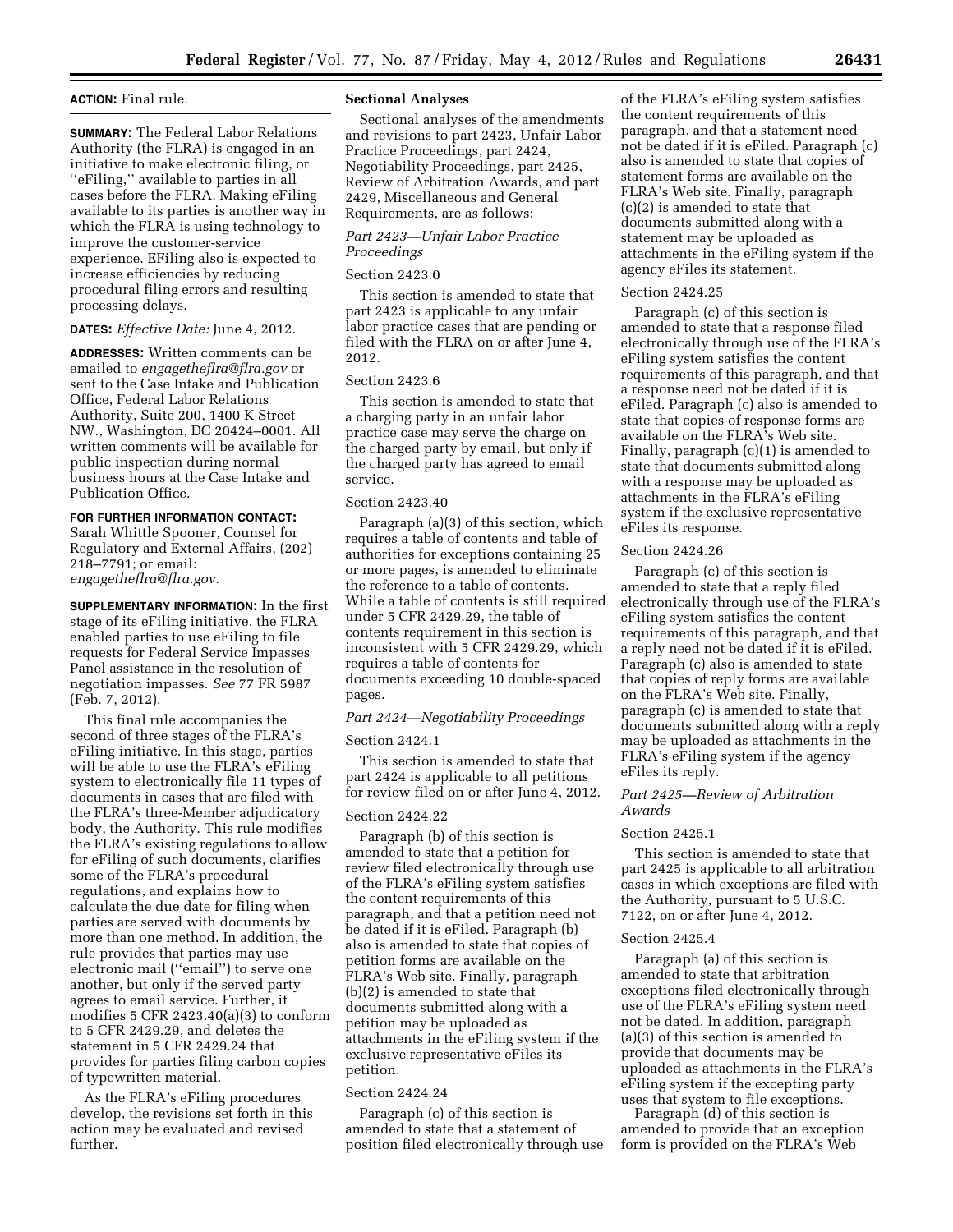site, and that filing an exception electronically through use of the FLRA's eFiling system complies with the formatting requirements of this paragraph.

## Section 2425.5

This section is amended to provide that an opposition form is provided on the FLRA's Web site. It also is amended to provide that filing an opposition electronically through use of the FLRA's eFiling system complies with the formatting requirements of this section, and that documents may be uploaded as attachments in the eFiling system if the opposing party uses that system to file an opposition.

## *Part 2429—Miscellaneous and General Requirements*

## Section 2429.21

This section is renamed, ''How to compute the due date for filing documents with the FLRA; how the FLRA determines the date on which documents have been filed.''

Paragraph (a) of this section is renamed, ''How to compute the due date for filing documents with the FLRA,'' and is revised to clarify the existing rules regarding how to calculate the due date for filing documents with the FLRA. Paragraph (a)(1) is revised to specify that, if the last day of the filing period falls on a Saturday, Sunday, or federal legal holiday, then the due date falls to the next day that is not a Saturday, Sunday, or federal legal holiday, even if the party is eFiling.

Paragraph (b) of this section is renamed, ''How the FLRA determines the date on which documents have been filed,'' and is revised to clarify the existing rules regarding how the FLRA determines the date on which a party has filed documents. Paragraph (b)(1)(v) adds that, if a party files documents electronically through use of the FLRA's eFiling system, then the date of filing is the calendar day (including Saturdays, Sundays, and federal legal holidays) on which the document is transmitted in the eFiling system. It also notes that, consistent with paragraph  $(a)(1)(v)$ , an eFiled document is not required to be filed on a Saturday, Sunday, or federal legal holiday.

## Section 2429.22

This section is renamed, ''Additional time for filing with the FLRA if you are filing in response to a document that has been served on you by first-class mail or commercial delivery,'' and is divided into paragraphs.

Paragraph (a) of this section, ''General rules,'' clarifies the existing, general

rules regarding adding 5 days to the filing period when a party is filing in response to a document that has been served on that party by first-class mail or commercial delivery.

Paragraph (b) of this section, ''Rules that apply when you have been served by more than one method,'' explains the rules that apply when a filing party is filing in response to a document that has been served on that party by more than one method. It provides that, as a general rule, the first method of service is controlling for purposes of determining the due date for a responsive filing. It also provides that the filing party is entitled to the additional 5 days only if first-class mail or commercial delivery is the first method of service. It further provides that, if a party is served by first-class mail or commercial delivery on one day, and served by any method other than first-class mail or commercial delivery on the same day, then the party may not add 5 days—even if the served document was postmarked or deposited with a commercial-delivery service earlier in the day than the other method(s) of transmission.

Paragraph (c) of this section, ''Exception for applications for review filed under 5 CFR 2422.31,'' restates an existing rule that a filing party does not receive an extra 5 days to file an application for review under 5 CFR 2422.31.

Paragraph (d) of this section, ''Exception where extension of time has been granted,'' restates an existing rule that a filing party does not get an extra 5 days if that party already has received an extension of time.

Paragraph (e) of this section, ''Rules that apply to exceptions to arbitration awards,'' refers the reader to 5 CFR 2425.2(c) for rules that apply when a party is filing exceptions to an arbitration award.

#### Section 2429.24

Paragraph (a) of this section is amended to clarify that the rules in paragraph (a) apply to documents filed with the Authority, and not documents filed with the General Counsel, a Regional Director, or an Administrative Law Judge. It also is amended to clarify that the times discussed in the paragraph are Eastern Time (''E.T.''). Further, it is amended to provide that documents that are filed electronically through use of the FLRA's eFiling system may be filed on any calendar day—including Saturdays, Sundays, and federal legal holidays, although they are not required to be filed on those days—and will be considered filed on a particular day if they are filed by

midnight E.T. that day. Finally, paragraph (a) is amended to clarify that documents may not be filed with the Authority by email.

Paragraph (e) of this section is amended to provide that the general rule in the first sentence of existing paragraph (e) is subject to new paragraphs (f) and (g), and to move the existing exceptions discussed in current paragraph (e) to paragraph (g).

New paragraph (f) of this section provides that, as an alternative to filing by the methods discussed in paragraph (e), a party may file the following 11 types of documents electronically through use of the FLRA's eFiling service: (1) Applications for review under 5 CFR 2422.31(a)–(c); (2) oppositions to applications for review under 5 CFR 2422.31(d); (3) exceptions to Administrative Law Judges' decisions under 5 CFR 2423.40(a); (4) oppositions to exceptions to Administrative Law Judges' decisions under 5 CFR 2423.40(b); (5) cross-exceptions under 5 CFR 2423.40(b); (6) exclusive representatives' petitions for review under 5 CFR 2424.22; (7) agency statements of position under 5 CFR 2424.24; (8) exclusive representatives' responses under 5 CFR 2424.25; (9) agency replies under 5 CFR 2424.26; (10) exceptions to arbitration awards under 5 CFR part 2425; and (11) oppositions to exceptions to arbitration awards under 5 CFR part 2425.

New paragraphs  $(g)(1)$ –(4) of this section clarify the existing rules (currently in paragraph (e)) for filing certain documents by facsimile.

New paragraph (h) of this section restates an existing requirement (currently in paragraph (f)) that matters filed under § 2429.24 be legibly printed, typed, or otherwise duplicated. It also deletes the sentence, ''Carbon copies of typewritten matter will be accepted if they are clearly legible,'' as parties generally do not submit such carbon copies. Further, new paragraph (h) provides that, for purposes of documents that are filed electronically through use of the eFiling system, ''legibly duplicated'' means that documents that are uploaded as attachments in the eFiling system must be legible.

Paragraph (i) of this section restates, more clearly, existing wording (currently in paragraph (g)).

Paragraph (j) of this section restates existing paragraph (h) and adds that, for documents that are eFiled, the documents must contain the mailing address, email address, and telephone number of the individual who is filing the document, but not that individual's signature.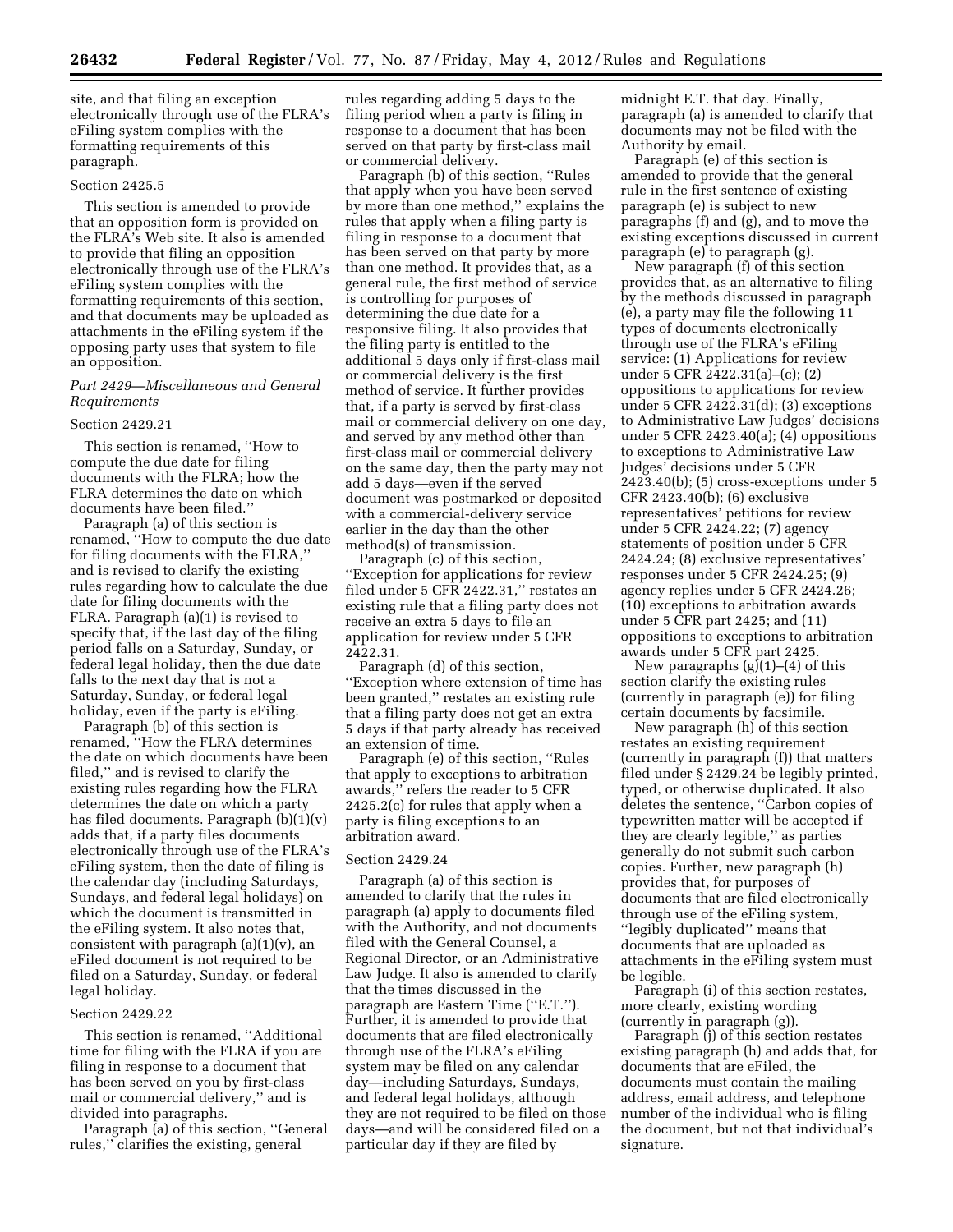Paragraph (k) of this section restates and clarifies existing paragraph (i).

## Section 2429.25

This section is revised and divided into paragraphs.

New paragraph (a) of this section, ''General rule,'' restates and clarifies the existing, general rule regarding the number of copies and paper size of documents that are filed with the Authority, General Counsel, Administrative Law Judge, Regional Director, or Hearing Officer. It also provides that the general rule is subject to the exceptions set forth in new paragraph (b).

New paragraph  $(b)(1)$ ,  $(3)$ , and  $(4)$  of this section restate and clarify the existing exceptions to the general rule that is now set forth in paragraph (a). New paragraph (b)(2) adds a new exception for documents that are filed electronically through use of the FLRA's eFiling system.

## Section 2429.27

Paragraph (b) of this section is revised and divided into paragraphs (1) through (6). Paragraphs (1) through (5) restate existing, authorized methods of service. Paragraph (6) states that parties may serve one another by email, but only if the receiving party agrees to email service.

Paragraph (c) of this section clarifies the existing requirements regarding filing statements of service with the FLRA. It also states that, for documents that are eFiled, the filing party or individual must certify, in the eFiling system and at the time of filing, that copies of the filing and any supporting documents have been served on the appropriate individuals specified in § 2429.27(a). Finally, paragraph (c) provides that statements of service must be signed and dated, unless they are eFiled.

Paragraph (d) of this section clarifies the existing rules regarding calculating the date of service, and adds that, for documents served by email, the date of service is the date on which the documents were transmitted by email.

#### Section 2429.29

This section is amended to provide that the existing table-of-contents requirement for documents exceeding 10 double-spaced pages in length applies to briefs that are uploaded as attachments in the eFiling system, but that a party using the fillable forms on the FLRA's eFiling system is not required to submit a separate table of contents.

## **Executive Order 12866**

The FLRA is an independent regulatory agency, and as such, is not subject to the requirements of E.O. 12866.

## **Executive Order 13132**

The FLRA is an independent regulatory agency, and as such, is not subject to the requirements of E.O. 13132.

## **Regulatory Flexibility Act Certification**

Pursuant to section 605(b) of the Regulatory Flexibility Act, 5 U.S.C. 605(b), the Chairman of the FLRA has determined that this rule, as amended, will not have a significant impact on a substantial number of small entities, because this rule applies only to federal agencies, federal employees, and labor organizations representing those employees.

## **Unfunded Mandates Reform Act of 1995**

This rule change will not result in the expenditure by state, local, and tribal governments, in the aggregate, or by the private sector, of \$100,000,000 or more in any one year, and it will not significantly or uniquely affect small governments. Therefore, no actions were deemed necessary under the provisions of the Unfunded Mandates Reform Act of 1995.

## **Small Business Regulatory Enforcement Fairness Act of 1996**

This action is not a major rule as defined by section 804 of the Small Business Regulatory Enforcement Fairness Act of 1996. This rule will not result in an annual effect on the economy of \$100,000,000 or more; a major increase in costs or prices; or significant adverse effects on competition, employment, investment, productivity, innovation, or on the ability of United States-based companies to compete with foreignbased companies in domestic and export markets.

### **Paperwork Reduction Act of 1995**

The amended regulations contain no additional information collection or record-keeping requirements under the Paperwork Reduction Act of 1995, 44 U.S.C. 3501, *et seq.* 

### **List of Subjects in 5 CFR Parts 2423, 2424, 2425, and 2429**

Administrative practice and procedure, Government employees, Labor management relations.

For the reasons stated in the preamble, the FLRA amends 5 CFR Parts 2423, 2424, 2425, as follows:

## **PART 2423—[AMENDED]**

■ 1. The authority citation for part 2423 continues to read as follows:

**Authority:** 3 U.S.C. 431; 5 U.S.C. 7134.

■ 2. Section 2423.0 is revised to read as follows:

## **§ 2423.0 Applicability of this part.**

This part applies to any unfair labor practice cases that are pending or filed with the FLRA on or after June 4, 2012.

■ 3. Section 2423.6 is amended by revising paragraph (d) to read as follows:

## **§ 2423.6 Filing and service of copies.**

\* \* \* \* \* (d) *Service of the charge.* You must serve a copy of the charge (without supporting evidence and documents) on the Charged Party. Where facsimile equipment is available, you may serve the charge by facsimile transmission, as paragraph (c) of this section discusses. Alternatively, you may serve the charge by electronic mail (''email''), but only if the Charged Party has agreed to be served by email. The Region routinely serves a copy of the charge on the Charged Party, but you remain

responsible for serving the charge, consistent with the requirements in this paragraph.

■ 4. Section 2423.40 is amended by revising paragraph (a)(3) to read as follows:

## **§ 2423.40 Exceptions; oppositions and cross-exceptions; oppositions to crossexceptions; waiver.**

(a) \* \* \*

(3) Exceptions containing 25 or more pages shall include a table of legal authorities cited.

\* \* \* \* \*

## **PART 2424—[AMENDED]**

■ 5. The authority citation for part 2424 continues to read as follows:

**Authority:** 5 U.S.C. 7134.

■ 6. Section 2424.1 is revised to read as follows:

#### **§ 2424.1 Applicability of this part.**

This part applies to all petitions for review filed on or after June 4, 2012.

■ 7. Section 2424.22 is amended to revise paragraphs (b) introductory text and (b)(2) to read as follows:

## **§ 2424.22 Exclusive representative's petition for review; purpose; content; severance; service.**

\* \* \* \* \*

(b) *Content.* You must file a petition for review on a form that the Authority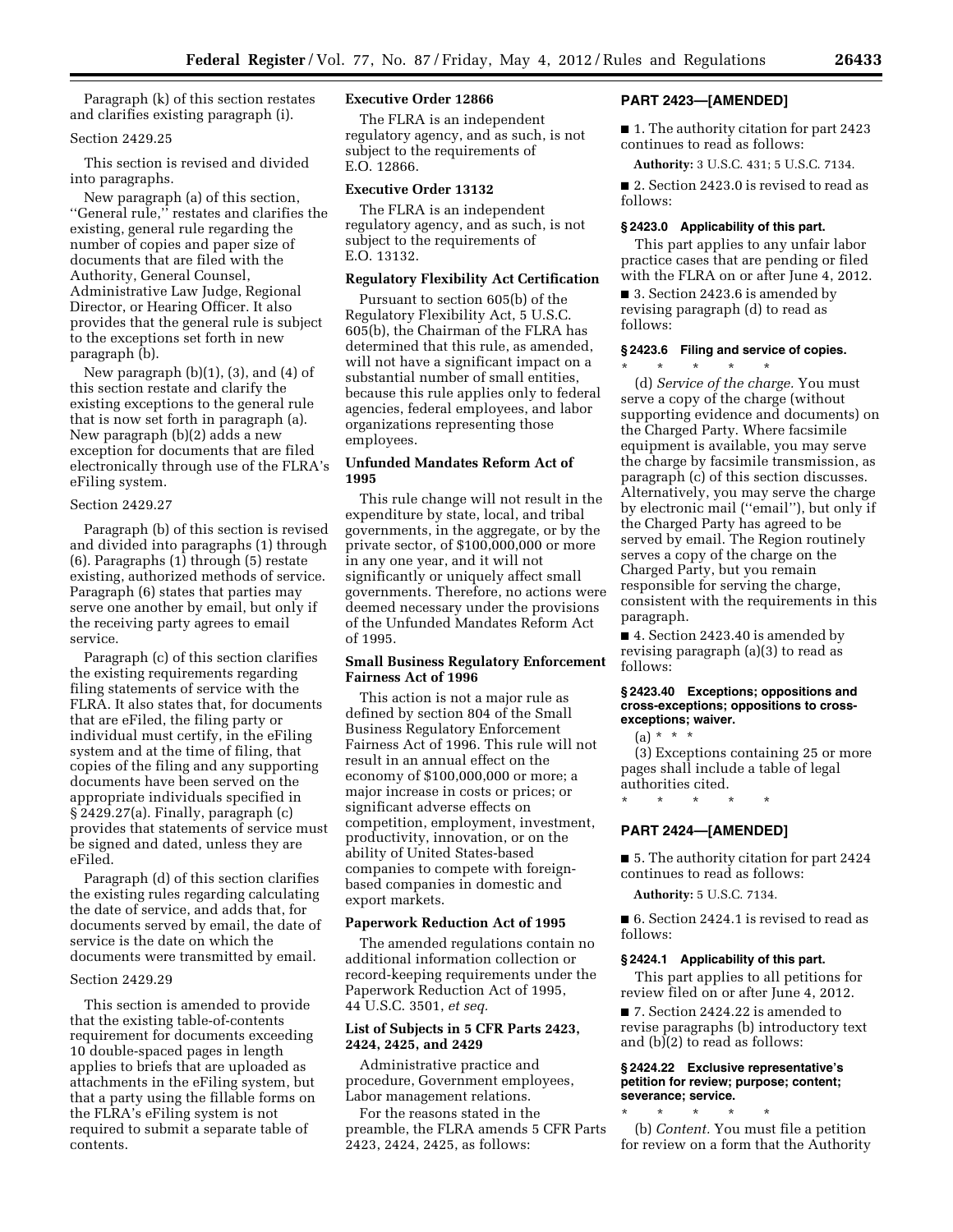has provided for that purpose, or in a substantially similar format. You meet this requirement if you file your petition electronically through use of the eFiling system on the FLRA's Web site at *[www.](http://www.flra.gov) [flra.gov.](http://www.flra.gov)* That Web site also provides copies of petition forms. You must date the petition, unless you file it electronically through use of the FLRA's eFiling system. And, regardless of how you file the petition, you must ensure that it includes the following:

\* \* \* \* \* (2) Specific citation to any law, rule, regulation, section of a collective bargaining agreement, or other authority that you rely on in your argument or that you reference in the proposal or provision, and a copy of any such material that the Authority cannot easily access (which you may upload as attachments if you file the petition electronically through use of the FLRA's eFiling system);

\* \* \* \* \* ■ 8. Section 2424.24 is amended by revising paragraphs (c) introductory text and (c)(2) introductory text to read as follows:

### **§ 2424.24 Agency's statement of position; purpose; time limits; content; severance; service.**

\* \* \* \* \* (c) *Content.* You must file your statement of position on a form that the Authority has provided for that purpose, or in a substantially similar format. You meet this requirement if you file your statement electronically through use of the eFiling system on the FLRA's Web site at *[www.flra.gov.](http://www.flra.gov)* That Web site also provides copies of statement forms. You must date your statement, unless you file it electronically through use of the eFiling system. And, regardless of how you file your statement, your statement must:

\* \* \* \* \* (2) Set forth in full your position on any matters relevant to the petition that you want the Authority to consider in reaching its decision, including: A statement of the arguments and authorities supporting any bargaining obligation or negotiability claims; any disagreement with claims that the exclusive representative made in the petition for review; specific citation to any law, rule, regulation, section of a collective bargaining agreement, or other authority that you rely on; and a copy of any such material that the Authority may not easily access (which you may upload as attachments if you file your statement of position electronically through use of the FLRA's eFiling system). Your statement of

position must also include the following:

\* \* \* \* \*

■ 9. Section 2424.25 is amended by revising paragraphs (c) introductory text and (c)(1) introductory text to read as follows:

## **§ 2424.25 Response of the exclusive representative; purpose; time limits; content; severance; service.**

\* \* \* \* \* (c) *Content.* You must file your response on a form that the Authority has provided for that purpose, or in a substantially similar format. You meet this requirement if you file your response electronically through use of the eFiling system on the FLRA's Web site at *[www.flra.gov.](http://www.flra.gov)* That Web site also provides copies of response forms. With the exception of a request for severance under paragraph (d) of this section, you must limit your response to the matters that the agency raised in its statement of position. You must date your response, unless you file it electronically through use of the FLRA's eFiling system. And, regardless of how you file your response, you must ensure that it includes the following:

(1) Any disagreement with the agency's bargaining obligation or negotiability claims. You must: State the arguments and authorities supporting your opposition to any agency argument; include specific citation to any law, rule, regulation, section of a collective bargaining agreement, or other authority on which you rely; and provide a copy of any such material that the Authority may not easily access (which you may upload as attachments if you file your response electronically through use of the FLRA's eFiling system). You are not required to repeat arguments that you made in your petition for review. If not included in the petition for review, then you must state the arguments and authorities supporting any assertion that the proposal or provision does not affect a management right under 5 U.S.C. 7106(a), and any assertion that an exception to management rights applies, including:

\* \* \* \* \* ■ 10. Section 2424.26 is amended by revising paragraph (c) introductory text to read as follows:

## **§ 2424.26 Agency's reply; purpose; time limits; content; service.**

\* \* \* \* \* (c) *Content.* You must file your reply on a form that the Authority has provided for that purpose, or in a substantially similar format. You meet this requirement if you file your reply

electronically through use of the eFiling system on the FLRA's Web site at *[www.](http://www.flra.gov) [flra.gov.](http://www.flra.gov)* That Web site also provides copies of reply forms. You must limit your reply to matters that the exclusive representative raised for the first time in its response. Your reply must: State the arguments and authorities supporting your position; cite with specificity any law, rule, regulation, section of a collective bargaining agreement, or other authority that you rely on; and provide a copy of any material that the Authority may not easily access (which you may upload as attachments if you file your reply electronically through use of the FLRA's eFiling system). You must date your reply, unless you file it electronically through use of the FLRA's eFiling system. And, regardless of how you file your reply, you must ensure that it includes the following:

**PART 2425—[AMENDED]** 

\* \* \* \* \*

■ 11. The authority citation for part 2425 continues to read as follows:

**Authority:** 5 U.S.C. 7134.

■ 12. Section 2425.1 is revised to read as follows:

## **§ 2425.1 Applicability of this part.**

This part applies to all arbitration cases in which exceptions are filed with the Authority, pursuant to 5 U.S.C. 7122, on or after June 4, 2012.

■ 13. Section 2425.4 is amended to revise paragraphs (a) introductory text, (a)(3), and (d) to read as follows:

#### **§ 2425.4 Content and format of exceptions.**

(a) *What is required.* You must date your exception, unless you file it electronically through use of the eFiling system on the FLRA's Web site at *[www.flra.gov.](http://www.flra.gov)* Regardless of how you file your exception, you must ensure that it is self-contained and that it sets forth, in full, the following:

\* \* \* \* \* (3) Legible copies of any documents (which you may upload as attachments if you file electronically through use of the FLRA's eFiling system) that you reference in the arguments discussed in paragraph (a)(2) of this section, and that the Authority cannot easily access (such as internal agency regulations or provisions of collective bargaining agreements);

\* \* \* \* \* (d) *Format.* You may file your exception on an optional form that is available on the FLRA's Web site at *[www.flra.gov,](http://www.flra.gov)* or in any other format that is consistent with paragraphs (a) and (c)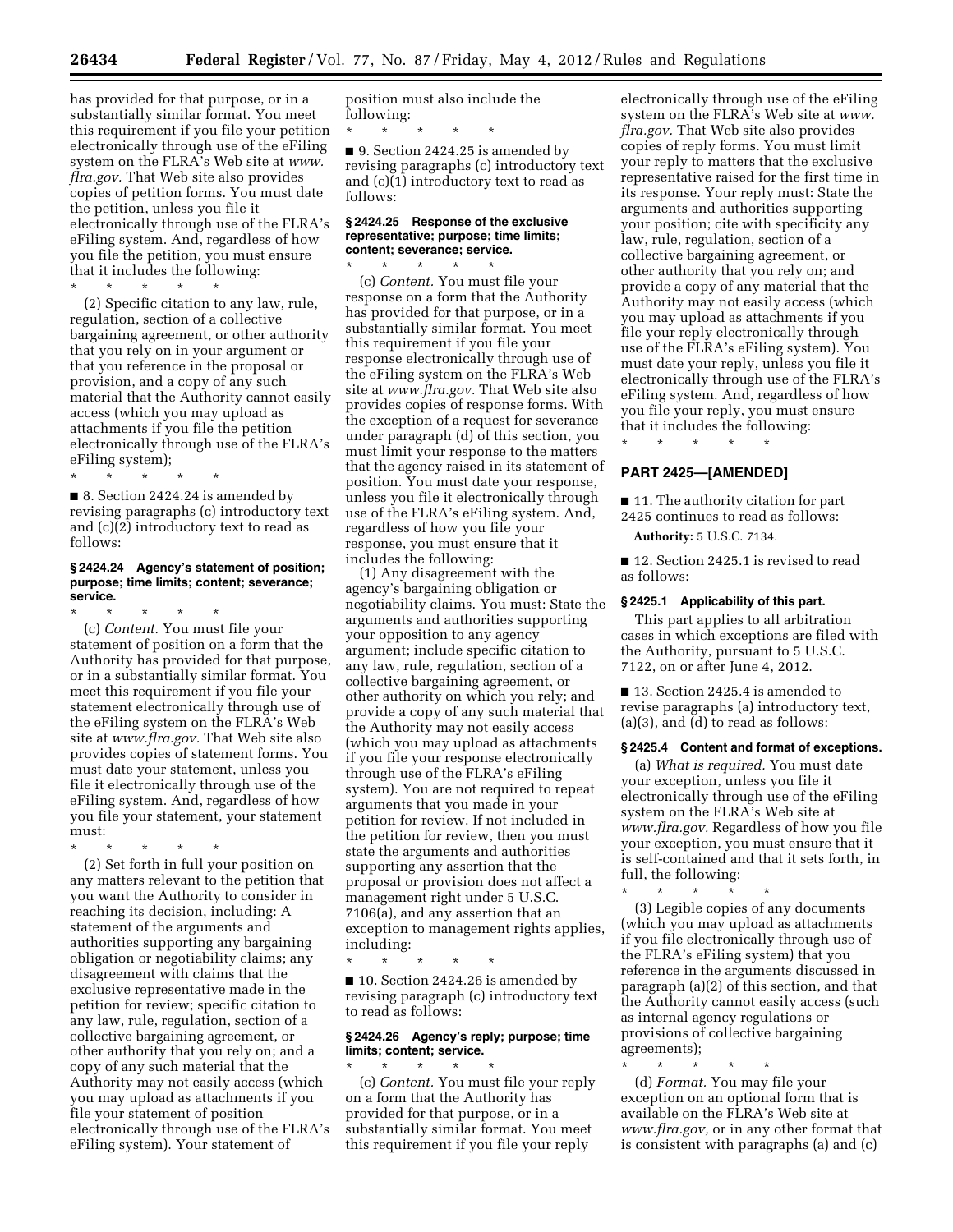of this section. You meet this requirement if you file your exception electronically through use of the FLRA's eFiling system on that Web site. Your failure to use, or properly fill out, an Authority-provided form will not, by itself, provide a basis for dismissing your exception.

■ 14. Section 2425.5 is revised to read as follows:

#### **§ 2425.5 Content and format of opposition.**

If you choose to file an opposition, then you may file your opposition on an optional form that is available on the FLRA's Web site at *[www.flra.gov](http://www.flra.gov)*, or in any other format that is consistent with this section. You meet this requirement if you file your opposition electronically through use of the FLRA's eFiling system on that Web site. Your failure to use, or properly fill out, an Authorityprovided form will not, by itself, provide a basis for dismissing your opposition. If you choose to file an opposition, and you dispute any assertions that have been made in the exceptions, then you should address those assertions—including any assertions that any evidence, factual assertions, arguments (including affirmative defenses), requested remedies, or challenges to an awarded remedy were raised before the arbitrator. If the excepting party has requested an expedited, abbreviated decision under § 2425.7 of this part, then you should state whether you support or oppose such a decision and provide supporting arguments. You must provide copies of any documents upon which you rely (which you may upload as attachments if you file your opposition electronically through use of the FLRA's eFiling system), unless the Authority can easily access those documents (as discussed in § 2425.4(b) of this part) or the excepting party provided them with its exceptions.

## **PART 2429—[AMENDED]**

■ 15. The authority citation for part 2429 continues to read as follows:

**Authority:** 5 U.S.C. 7134; § 2429.18 also issued under 28 U.S.C. 2112(a).

■ 16. Section 2429.21 is revised to read as follows:

#### **§ 2429.21 How to compute the due date for filing documents with the FLRA; how the FLRA determines the date on which documents have been filed.**

(a) *How to compute the due date for filing documents with the FLRA.* In computing the due date for filing any document with the FLRA under this subchapter, follow these rules:

(1) *General rules.* Except in the situations discussed in paragraphs (a)(2) and (3) of this section, follow these steps in order to determine the date on which you must file any document with the FLRA.

(i) *Step 1:* Determine the act, event, or default (''the triggering event'') that you are filing in response to. The act, event, or default constitutes the triggering event even if it falls on a Saturday, Sunday, or federal legal holiday.

(ii) *Step 2:* Determine the number of days that you have to file (''the filing period'').

(iii) *Step 3:* Determine the first day of the filing period. This is the day after, not the day of, the triggering event, and constitutes the first day of the filing period even if it is a Saturday, Sunday, or federal legal holiday.

(iv) *Step 4:* Starting with the first day of the filing period, count calendar days—including Saturdays, Sundays, and federal legal holidays—until you reach the last day of the filing period (''the last day'').

(v) *Step 5:* Ask: Does the last day fall on a Saturday, Sunday, or federal legal holiday? If no, then your filing is due on that day (unless you are entitled to an additional 5 days under § 2429.22). If yes, then find the next day on the calendar that is not a Saturday, Sunday, or federal legal holiday. Your filing is due on that day (unless you are entitled to an additional 5 days under § 2429.22), even if you are filing electronically through use of the eFiling system on the FLRA's Web site at *[www.flra.gov](http://www.flra.gov)* (although, as discussed in paragraph  $(b)(1)(v)$  of this section, you are permitted to file electronically on Saturdays, Sundays, or federal legal holidays). *See* § 2429.22 for rules regarding how to calculate your due date if you are entitled to an additional 5 days.

(2) *Agreement-bar exception.* If you are filing a petition in an agreement-bar situation under 5 CFR 2422.12(c), (d), (e), and (f), then, as discussed further in those regulations, you must file a petition no later than 60 days before the expiration date of the existing collective-bargaining agreement (''the 60-day date''). The first day (''day one'') of the period is the day before, not the day on which, the collective-bargaining agreement expires. Start with day one, and count back on the calendar from that day, including Saturdays, Sundays, and federal legal holidays. If the 60th day falls on a Saturday, Sunday, or federal legal holiday, then you must file your petition by the close of business on the last official workday that comes before, not after, that Saturday, Sunday, or federal legal holiday.

(3) *Exception for filing periods that are 7 days or less.* If your filing period is 7 days or less, then determine the act, event, or default that you are filing in response to (''the triggering event''). Find the first day after the triggering event that is not a Saturday, Sunday, or federal legal holiday. Start counting the 7-day period on (and including) that day, but exclude any Saturdays, Sundays, or federal legal holidays. The 7th day is the due date for filing.

(b) *How the FLRA determines the date on which documents have been filed.*  The FLRA applies the following rules in determining the date on which a party has filed documents.

(1) *General rules.* Except in the situations discussed in paragraph (b)(2) of this section, the FLRA looks to the method by which documents have been filed in order to determine the date on which those documents have been filed. Specifically:

(i) *Documents filed with the FLRA by first-class mail.* If the mailing contains a legible postmark date, then that date is the date of filing. If the mailing does not contain a legible postmark date, then the FLRA presumes that it was filed 5 days prior to the date on which the appropriate FLRA component, officer, or agent receives it.

(ii) *Documents filed with the FLRA by facsimile (''fax'').* If the date of transmission on a fax is clear, then that date is the filing date. If the date of transmission on a fax is not clear, then the date of filing is the date on which the appropriate FLRA component, officer, or agent receives the fax.

(iii) *Documents filed with the FLRA by personal delivery.* The date of filing is the date on which the appropriate FLRA component, officer, or agent receives the filing.

(iv) *Documents filed with the FLRA by deposit with a commercial-delivery service that provides a record showing the date of deposit.* The date of filing is the date of deposit with the commercialdelivery service.

(v) *Documents filed electronically through use of the eFiling system on the FLRA's Web site at [www.flra.gov.](http://www.flra.gov)* The date of filing is the calendar day (including Saturdays, Sundays, and federal legal holidays) on which the document is transmitted in the eFiling system. Although documents that are filed electronically may be filed on Saturdays, Sundays, and federal legal holidays, they are not required to be filed on such days, as discussed in paragraph  $(a)(1)(v)$  of this section.

(2) *Exceptions.* The rules in paragraph (b)(1) of this section do not apply to filing an unfair labor practice charge under 5 CFR part 2423, a representation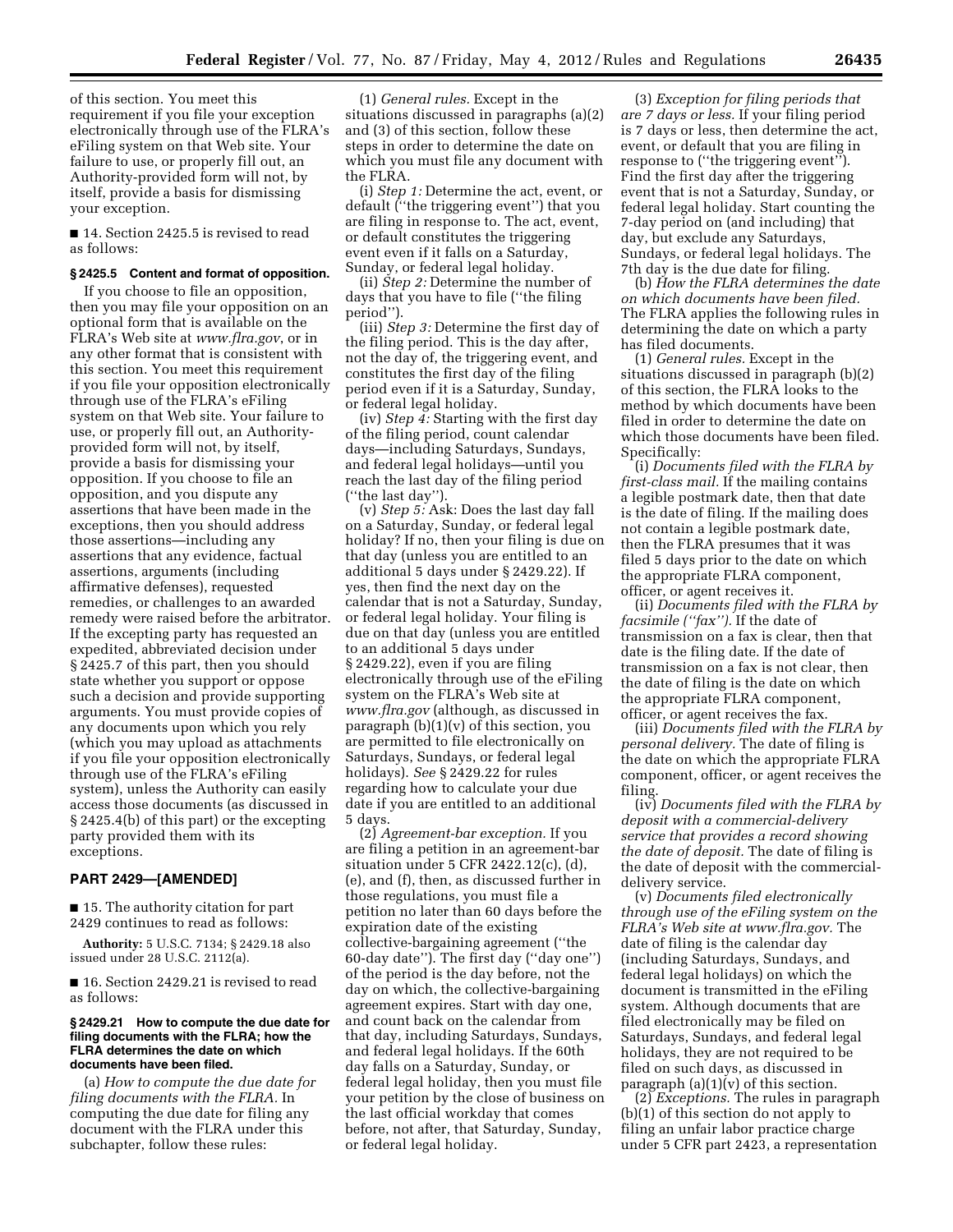petition under 5 CFR part 2422, and a request for an extension of time under § 2429.23(a). See those provisions for more information.

(c) *Compliance with § 2429.24.* All documents filed or required to be filed with the Authority must be filed in accordance with the rules set out in § 2429.24.

■ 17. Section 2429.22 is revised to read as follows:

## **§ 2429.22 Additional time for filing with the FLRA if you are filing in response to a document that has been served on you by first-class mail or commercial delivery.**

(a) *General rules.* Except as discussed in paragraphs (b), (c), (d), and (e) of this section, apply the following rules if and only if you are filing a document with the FLRA in response to a document that has been served on you by firstclass mail or commercial delivery. First, look to § 2429.21(a)(1) and apply steps 1 through 5 of that section in order to determine what normally would be your due date. Second, starting with the next calendar day, which will be day one, count forward on the calendar, including Saturdays, Sundays, and federal legal holidays, until you reach day five. If day five is not a Saturday, Sunday, or federal legal holiday, then your filing is due with the FLRA on that day. If day five is a Saturday, Sunday, or federal legal holiday, then find the next calendar day that is not a Saturday, Sunday, or federal legal holiday; your filing is due with the FLRA on that day.

(b) *Rules that apply when you have been served by more than one method.*  If someone has served you with a document using more than one method of service, then, as a general rule, the first method of service is controlling for purposes of determining your due date for filing with the FLRA. For example, if someone serves you with a document by first-class mail or commercial delivery on one day, and then serves you by some other method (such as electronic mail) the next day, then you may add 5 days to your due date, as described in paragraph (a) of this section. But if someone serves you with a document one day by any method *other than* first-class mail or commercial delivery, and *later* serves you with the document by first-class mail or commercial delivery, then you may not add 5 days to your due date; rather, you must look to § 2429.21(a)(1) and apply steps 1 through 5 of that section in order to determine your due date. Also, if someone serves you by first-class mail or commercial delivery on one day, and by any other method on the same day, then you may not add 5 days—even if

the first-class mail was postmarked or the time of deposit with the commercial-delivery service was earlier in the day than the time at which the other method of service was effected.

(c) *Exception for applications for review filed under 5 CFR 2422.31.* You do not get an additional 5 days to file an application for review of a Regional Director's Decision and Order under 5 CFR 2422.31, regardless of the method of service of that Decision and Order.

(d) *Exception where extension of time has been granted.* You do not get an additional 5 days in any instance where an extension of time already has been granted.

(e) *Rules that apply to exceptions to arbitration awards.* For specific rules that apply to filing exceptions to arbitration awards, *see* 5 CFR 2425.2(c).

■ 18. Section 2429.24 is amended by revising paragraphs (a), (e), (f), (g), (h), and (i), and adding new paragraphs (j) and (k), to read as follows:

## **§ 2429.24 Place and method of filing; acknowledgement.**

(a) Except for documents that are filed electronically through use of the eFiling system on the FLRA's Web site at *[www.](http://www.flra.gov) [flra.gov,](http://www.flra.gov)* anyone who files a document with the Authority (as distinguished from the General Counsel, a Regional Director, or an Administrative Law Judge) must file that document with the Chief, Case Intake and Publication, Federal Labor Relations Authority, Docket Room, Suite 200, 1400 K Street NW., Washington, DC 20424–0001 (telephone: (202) 218–7740) between 9 a.m. and 5 p.m. Eastern Time (''E.T.''), Monday through Friday (except federal holidays). If you file documents by hand delivery, then you must present those documents in the Docket Room no later than 5 p.m. E.T., if you want the Authority to accept those documents for filing on that day. If you file documents electronically through use of the FLRA's eFiling system, then you may file those documents on any calendar day including Saturdays, Sundays, and federal legal holidays—and the Authority will consider those documents filed on a particular day if you file them no later than midnight E.T. on that day. Note, however, that although you may eFile documents on Saturdays, Sundays, and federal legal documents, you are not required to do so. Also note that you may *not* file documents with the Authority by electronic mail (''email'').

\* \* \* \* \* (e) Except as discussed in paragraphs (f) and (g) of this section, if you are filing documents with the FLRA, then

you must file them in person, by commercial delivery, by first-class mail, or by certified mail.

(f) As an alternative to the filing methods discussed in paragraph (e) of this section, you may file the following documents, and only the following documents, electronically through use of the eFiling system on the FLRA's Web site at *[www.flra.gov:](http://www.flra.gov)* 

(1) Applications for review under 5 CFR 2422.31(a) through (c);

(2) Oppositions to applications for review under 5 CFR 2422.31(d);

(3) Exceptions to Administrative Law Judges' decisions under 5 CFR 2423.40(a);

(4) Oppositions to exceptions to Administrative Law Judges' decisions under 5 CFR 2423.40(b);

(5) Cross-exceptions under 5 CFR 2423.40(b);

(6) Exclusive representatives' petitions for review under 5 CFR 2424.22;

(7) Agency statements of position under 5 CFR 2424.24;

(8) Exclusive representatives' responses under 5 CFR 2424.25;

(9) Agency replies under 5 CFR 2424.26;

(10) Exceptions to arbitration awards under 5 CFR part 2425; and

(11) Oppositions to exceptions to arbitration awards under 5 CFR part 2425.

(g) As another alternative to the methods of filing described in paragraph (e) of this section, you may file the following documents by facsimile (''fax''), so long as fax equipment is available and your entire, individual filing does not exceed 10 pages in total length, with normal margins and font sizes. You may file only the following documents by fax under this paragraph (g):

(1) Motions;

(2) Information pertaining to prehearing disclosure, conferences, orders, or hearing dates, times, and locations;

(3) Information pertaining to subpoenas; and

(4) Other matters that are similar to those in paragraphs (g)(1) through (3) of this section.

(h) You must legibly print, type, or otherwise duplicate any documents that you file under this section. For purposes of documents that are filed electronically through use of the FLRA's eFiling system under paragraph (f) of this section, "legibly  $* * * d$ uplicated" means that documents that you upload as attachments into the eFiling system must be legible.

(i) Documents, including correspondence, in any proceedings